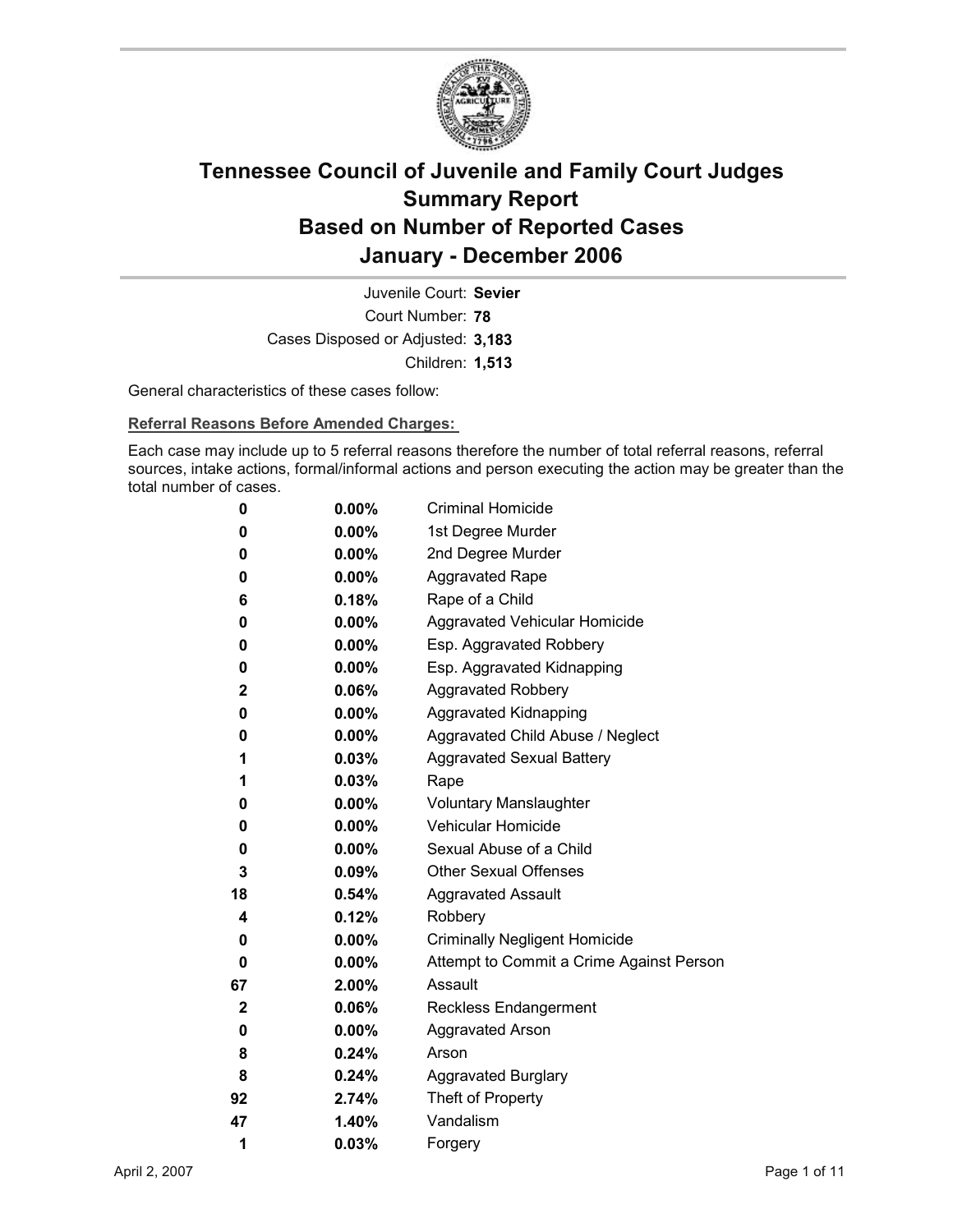

Court Number: **78** Juvenile Court: **Sevier** Cases Disposed or Adjusted: **3,183** Children: **1,513**

### **Referral Reasons Before Amended Charges:**

Each case may include up to 5 referral reasons therefore the number of total referral reasons, referral sources, intake actions, formal/informal actions and person executing the action may be greater than the total number of cases.

| 0                | 0.00%    | <b>Worthless Checks</b>                                     |
|------------------|----------|-------------------------------------------------------------|
| 1                | 0.03%    | Illegal Possession / Fraudulent Use of Credit / Debit Cards |
| 9                | 0.27%    | <b>Burglary</b>                                             |
| $\mathbf{2}$     | 0.06%    | Unauthorized Use of a Vehicle                               |
| 0                | $0.00\%$ | <b>Cruelty to Animals</b>                                   |
| 0                | $0.00\%$ | Sale of Controlled Substances                               |
| 53               | 1.58%    | <b>Other Drug Offenses</b>                                  |
| 10               | 0.30%    | Possession of Controlled Substances                         |
| 0                | $0.00\%$ | <b>Criminal Attempt</b>                                     |
| 8                | 0.24%    | Carrying Weapons on School Property                         |
| $\mathbf 2$      | 0.06%    | Unlawful Carrying / Possession of a Weapon                  |
| $\boldsymbol{2}$ | 0.06%    | <b>Evading Arrest</b>                                       |
| $\mathbf{2}$     | 0.06%    | Escape                                                      |
| $\overline{7}$   | 0.21%    | Driving Under Influence (DUI)                               |
| 65               | 1.94%    | Possession / Consumption of Alcohol                         |
| 14               | 0.42%    | Resisting Stop, Frisk, Halt, Arrest or Search               |
| 0                | $0.00\%$ | <b>Aggravated Criminal Trespass</b>                         |
| $\mathbf{2}$     | 0.06%    | Harassment                                                  |
| 0                | $0.00\%$ | Failure to Appear                                           |
| 1                | 0.03%    | Filing a False Police Report                                |
| 6                | 0.18%    | Criminal Impersonation                                      |
| 46               | 1.37%    | <b>Disorderly Conduct</b>                                   |
| 6                | 0.18%    | <b>Criminal Trespass</b>                                    |
| 4                | 0.12%    | Public Intoxication                                         |
| 0                | $0.00\%$ | Gambling                                                    |
| 185              | 5.51%    | Traffic                                                     |
| 0                | $0.00\%$ | <b>Local Ordinances</b>                                     |
| 0                | $0.00\%$ | Violation of Wildlife Regulations                           |
| 369              | 11.00%   | Contempt of Court                                           |
| 94               | 2.80%    | Violation of Probation                                      |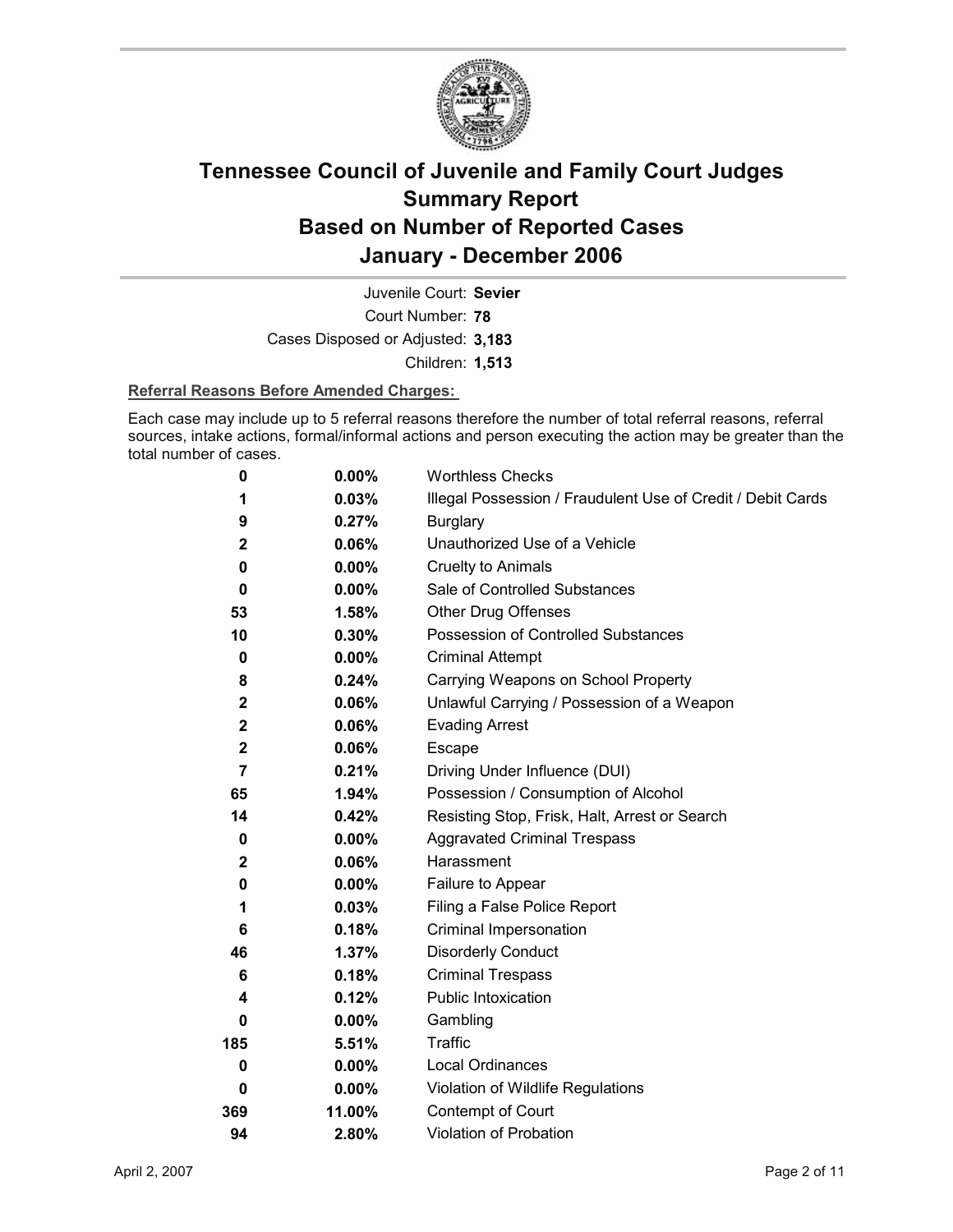

Court Number: **78** Juvenile Court: **Sevier** Cases Disposed or Adjusted: **3,183** Children: **1,513**

### **Referral Reasons Before Amended Charges:**

Each case may include up to 5 referral reasons therefore the number of total referral reasons, referral sources, intake actions, formal/informal actions and person executing the action may be greater than the total number of cases.

| 3,355 | 100.00%  | <b>Total Referrals</b>                 |
|-------|----------|----------------------------------------|
| 327   | 9.75%    | Other                                  |
| 0     | $0.00\%$ | <b>Consent to Marry</b>                |
| 0     | $0.00\%$ | <b>Request for Medical Treatment</b>   |
| 233   | 6.94%    | Child Support                          |
| 20    | 0.60%    | Paternity / Legitimation               |
| 17    | 0.51%    | Visitation                             |
| 124   | 3.70%    | Custody                                |
| 107   | 3.19%    | <b>Foster Care Review</b>              |
| 0     | $0.00\%$ | <b>Administrative Review</b>           |
| 470   | 14.01%   | <b>Judicial Review</b>                 |
| 4     | 0.12%    | Violation of Informal Adjustment       |
| 0     | 0.00%    | <b>Violation of Pretrial Diversion</b> |
| 23    | 0.69%    | <b>Termination of Parental Rights</b>  |
| 261   | 7.78%    | Dependency / Neglect                   |
| 0     | 0.00%    | <b>Physically Abused Child</b>         |
| 0     | $0.00\%$ | Sexually Abused Child                  |
|       | 0.03%    | <b>Violation of Curfew</b>             |
| 132   | 3.93%    | Violation of a Valid Court Order       |
| 161   | 4.80%    | Possession of Tobacco Products         |
| 3     | 0.09%    | Out-of-State Runaway                   |
| 69    | 2.06%    | In-State Runaway                       |
| 100   | 2.98%    | Truancy                                |
| 148   | 4.41%    | <b>Unruly Behavior</b>                 |
| 7     | 0.21%    | Violation of Aftercare                 |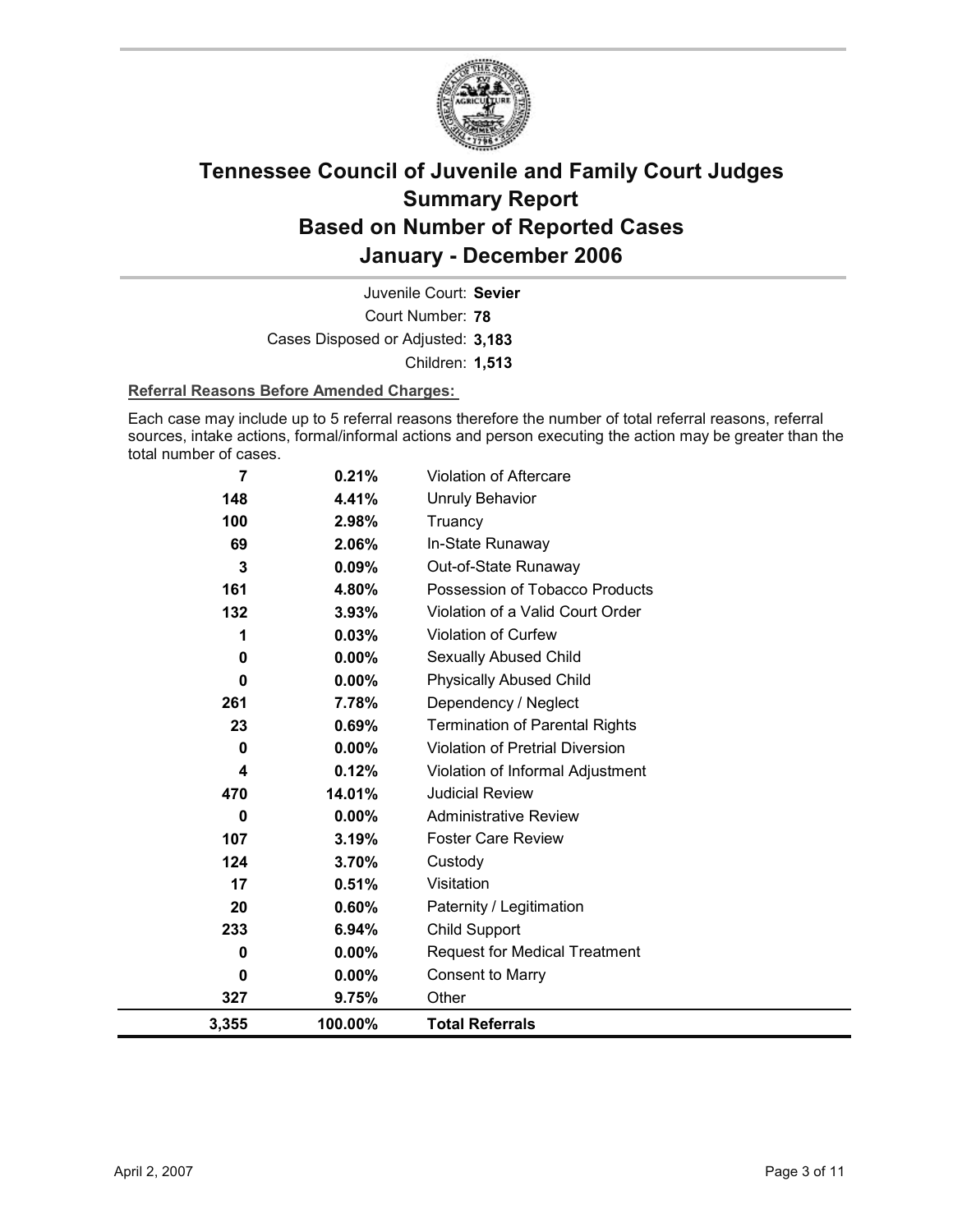

| Juvenile Court: Sevier            |                             |                                   |  |  |
|-----------------------------------|-----------------------------|-----------------------------------|--|--|
| Court Number: 78                  |                             |                                   |  |  |
| Cases Disposed or Adjusted: 3,183 |                             |                                   |  |  |
| Children: 1,513                   |                             |                                   |  |  |
| <b>Referral Sources: 1</b>        |                             |                                   |  |  |
| 646                               | 19.25%                      | <b>Law Enforcement</b>            |  |  |
| 267                               | 7.96%                       | Parents                           |  |  |
| 171                               | 5.10%                       | <b>Relatives</b>                  |  |  |
| 4                                 | 0.12%                       | Self                              |  |  |
| 256                               | 7.63%                       | School                            |  |  |
| $\bf{0}$                          | 0.00%                       | <b>CSA</b>                        |  |  |
| 1,033                             | 30.79%                      | <b>DCS</b>                        |  |  |
| 592                               | 17.65%                      | Other State Department            |  |  |
| 1                                 | 0.03%                       | <b>District Attorney's Office</b> |  |  |
| 161                               | 4.80%                       | <b>Court Staff</b>                |  |  |
| 32                                | 0.95%                       | Social Agency                     |  |  |
| 29                                | 0.86%                       | <b>Other Court</b>                |  |  |
| 68                                | 2.03%                       | Victim                            |  |  |
| 21                                | 0.63%                       | Child & Parent                    |  |  |
| 0                                 | $0.00\%$                    | Hospital                          |  |  |
| $\mathbf 0$                       | 0.00%                       | Unknown                           |  |  |
| 74                                | 2.21%                       | Other                             |  |  |
| 3,355                             | 100.00%                     | <b>Total Referral Sources</b>     |  |  |
|                                   | Ann of Child of Doforrol: 2 |                                   |  |  |

### **Age of Child at Referral: 2**

| 1.513 | 100.00%  | <b>Total Child Count</b> |  |
|-------|----------|--------------------------|--|
| 0     | $0.00\%$ | Unknown / Not Reported   |  |
| 14    | 0.93%    | Ages 19 and Over         |  |
| 355   | 23.46%   | Ages 17 through 18       |  |
| 479   | 31.66%   | Ages 15 through 16       |  |
| 200   | 13.22%   | Ages 13 through 14       |  |
| 96    | 6.35%    | Ages 11 through 12       |  |
| 369   | 24.39%   | Ages 10 and Under        |  |
|       |          |                          |  |

 $1$  If different than number of Referral Reasons (3355), verify accuracy of your court's data.

<sup>2</sup> One child could be counted in multiple categories, verify accuracy of your court's data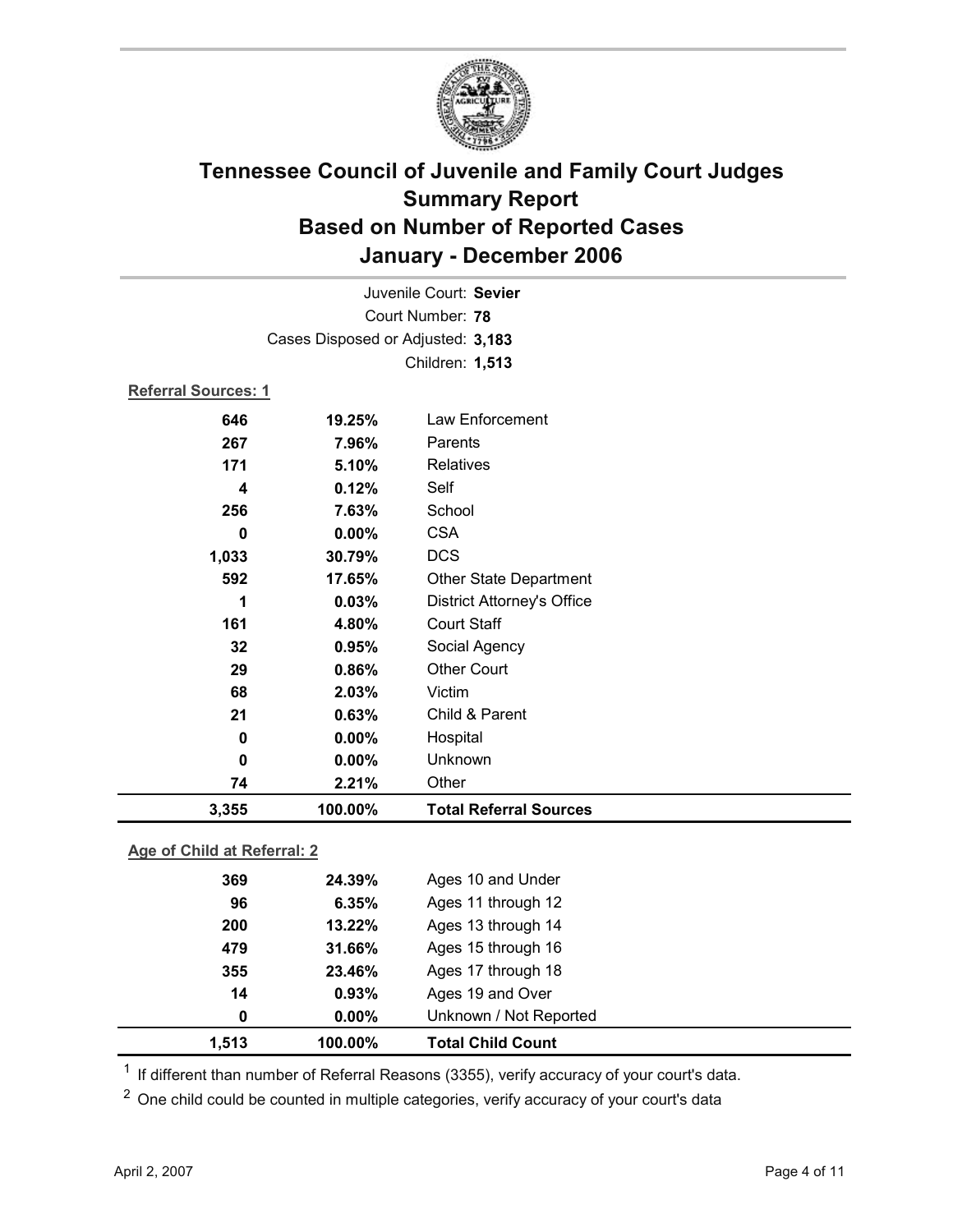

| Juvenile Court: Sevier                  |                                   |                          |  |
|-----------------------------------------|-----------------------------------|--------------------------|--|
| Court Number: 78                        |                                   |                          |  |
|                                         | Cases Disposed or Adjusted: 3,183 |                          |  |
|                                         | Children: 1,513                   |                          |  |
| Sex of Child: 1                         |                                   |                          |  |
| 896                                     | 59.22%                            | Male                     |  |
| 617                                     | 40.78%                            | Female                   |  |
| $\mathbf 0$                             | 0.00%                             | Unknown                  |  |
| 1,513                                   | 100.00%                           | <b>Total Child Count</b> |  |
| Race of Child: 1                        |                                   |                          |  |
| 1,461                                   | 96.56%                            | White                    |  |
| 20                                      | 1.32%                             | African American         |  |
| 1                                       | 0.07%                             | <b>Native American</b>   |  |
| $\mathbf 0$                             | 0.00%                             | Asian                    |  |
| 4                                       | 0.26%                             | Mixed                    |  |
| 27                                      | 1.78%                             | Unknown                  |  |
| 1,513                                   | 100.00%                           | <b>Total Child Count</b> |  |
| <b>Hispanic Origin: 1</b>               |                                   |                          |  |
| 38                                      | 2.51%                             | Yes                      |  |
| 1,236                                   | 81.69%                            | No                       |  |
| 239                                     | 15.80%                            | Unknown                  |  |
| 1,513                                   | 100.00%                           | <b>Total Child Count</b> |  |
| <b>School Enrollment of Children: 1</b> |                                   |                          |  |
| 807                                     | 53.34%                            | Yes                      |  |
| 73                                      | 4.82%                             | No                       |  |
| 633                                     | 41.84%                            | Unknown                  |  |
| 1,513                                   | 100.00%                           | <b>Total Child Count</b> |  |

 $1$  One child could be counted in multiple categories, verify accuracy of your court's data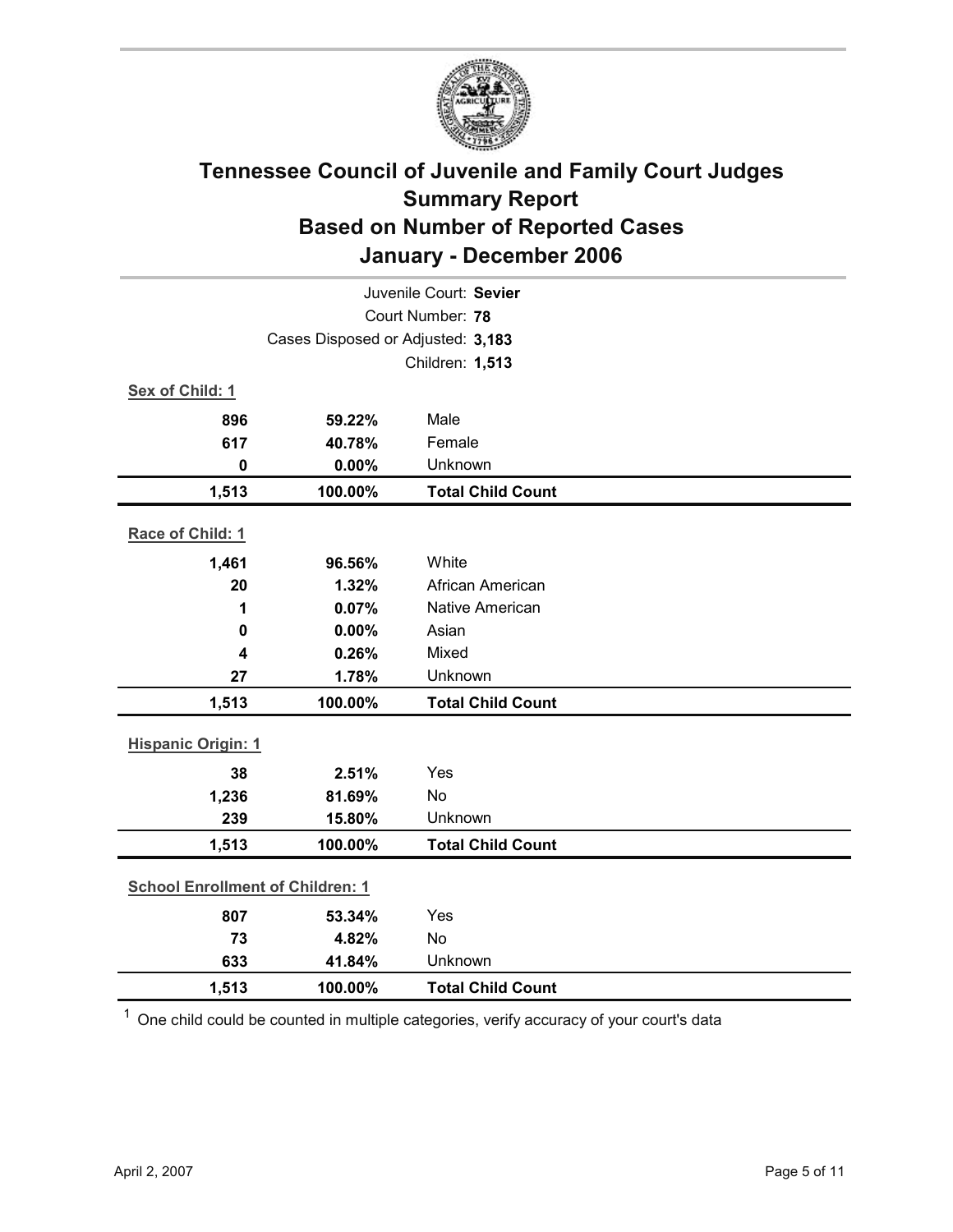

Court Number: **78** Juvenile Court: **Sevier** Cases Disposed or Adjusted: **3,183** Children: **1,513**

**Living Arrangement of Child at Time of Referral: 1**

| 1,513 | 100.00%  | <b>Total Child Count</b>     |
|-------|----------|------------------------------|
| 15    | 0.99%    | Other                        |
| 456   | 30.14%   | Unknown                      |
| 7     | 0.46%    | Independent                  |
| 1     | 0.07%    | In an Institution            |
| 11    | 0.73%    | In a Residential Center      |
| 10    | $0.66\%$ | In a Group Home              |
| 58    | 3.83%    | With Foster Family           |
| 19    | 1.26%    | <b>With Adoptive Parents</b> |
| 87    | 5.75%    | <b>With Relatives</b>        |
| 134   | 8.86%    | With Father                  |
| 452   | 29.87%   | With Mother                  |
| 27    | 1.78%    | With Mother and Stepfather   |
| 14    | 0.93%    | With Father and Stepmother   |
| 222   | 14.67%   | With Both Biological Parents |
|       |          |                              |

### **Type of Detention: 2**

| 3,183        | 100.00%  | <b>Total Detention Count</b> |  |
|--------------|----------|------------------------------|--|
| 0            | $0.00\%$ | Other                        |  |
| 2,509        | 78.83%   | Does Not Apply               |  |
| 7            | 0.22%    | <b>Unknown</b>               |  |
| 0            | $0.00\%$ | <b>Psychiatric Hospital</b>  |  |
| $\mathbf{2}$ | 0.06%    | Jail - No Separation         |  |
| 0            | $0.00\%$ | Jail - Partial Separation    |  |
| 0            | $0.00\%$ | Jail - Complete Separation   |  |
| 652          | 20.48%   | Juvenile Detention Facility  |  |
| 13           | 0.41%    | Non-Secure Placement         |  |
|              |          |                              |  |

 $<sup>1</sup>$  One child could be counted in multiple categories, verify accuracy of your court's data</sup>

 $2$  If different than number of Cases (3183) verify accuracy of your court's data.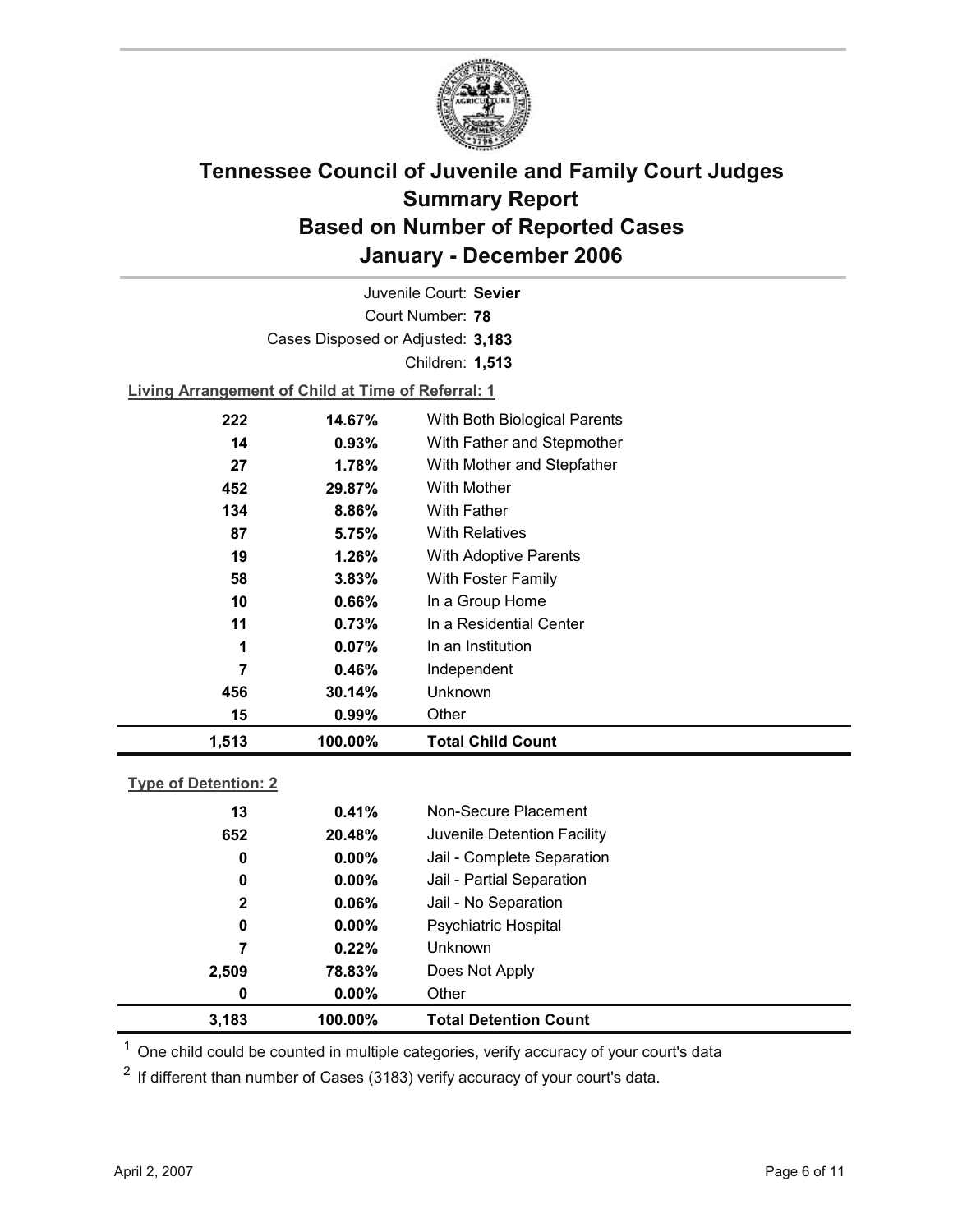

| Juvenile Court: Sevier   |                                                    |                                     |  |
|--------------------------|----------------------------------------------------|-------------------------------------|--|
|                          | Court Number: 78                                   |                                     |  |
|                          | Cases Disposed or Adjusted: 3,183                  |                                     |  |
|                          |                                                    | Children: 1,513                     |  |
|                          | <b>Placement After Secure Detention Hearing: 1</b> |                                     |  |
| 642                      | 20.17%<br>Returned to Prior Living Arrangement     |                                     |  |
| 1                        | 0.03%                                              | Juvenile Detention Facility         |  |
| $\mathbf 2$              | 0.06%                                              | Jail                                |  |
| 1                        | 0.03%                                              | Shelter / Group Home                |  |
| 10                       | 0.31%                                              | <b>Foster Family Home</b>           |  |
| 0                        | 0.00%                                              | Psychiatric Hospital                |  |
| 13                       | 0.41%                                              | Unknown / Not Reported              |  |
| 2,514                    | 78.98%                                             | Does Not Apply                      |  |
| 0                        | 0.00%                                              | Other                               |  |
|                          |                                                    |                                     |  |
| 3,183                    | 100.00%                                            | <b>Total Placement Count</b>        |  |
|                          |                                                    |                                     |  |
| <b>Intake Actions: 2</b> |                                                    |                                     |  |
| 2,259                    | 67.33%                                             | <b>Petition Filed</b>               |  |
| 180                      | 5.37%                                              | <b>Motion Filed</b>                 |  |
| 317                      | 9.45%                                              | <b>Citation Processed</b>           |  |
| 3                        | 0.09%                                              | Notification of Paternity Processed |  |
| 210                      | 6.26%                                              | Scheduling of Judicial Review       |  |
| 5                        | 0.15%                                              | Scheduling of Administrative Review |  |
| 149                      | 4.44%                                              | Scheduling of Foster Care Review    |  |
| $\mathbf 2$              | 0.06%                                              | <b>Unknown</b>                      |  |
| 1                        | 0.03%                                              | Does Not Apply                      |  |
| 229<br>3,355             | 6.83%<br>100.00%                                   | Other<br><b>Total Intake Count</b>  |  |

 $1$  If different than number of Cases (3183) verify accuracy of your court's data.

 $2$  If different than number of Referral Reasons (3355), verify accuracy of your court's data.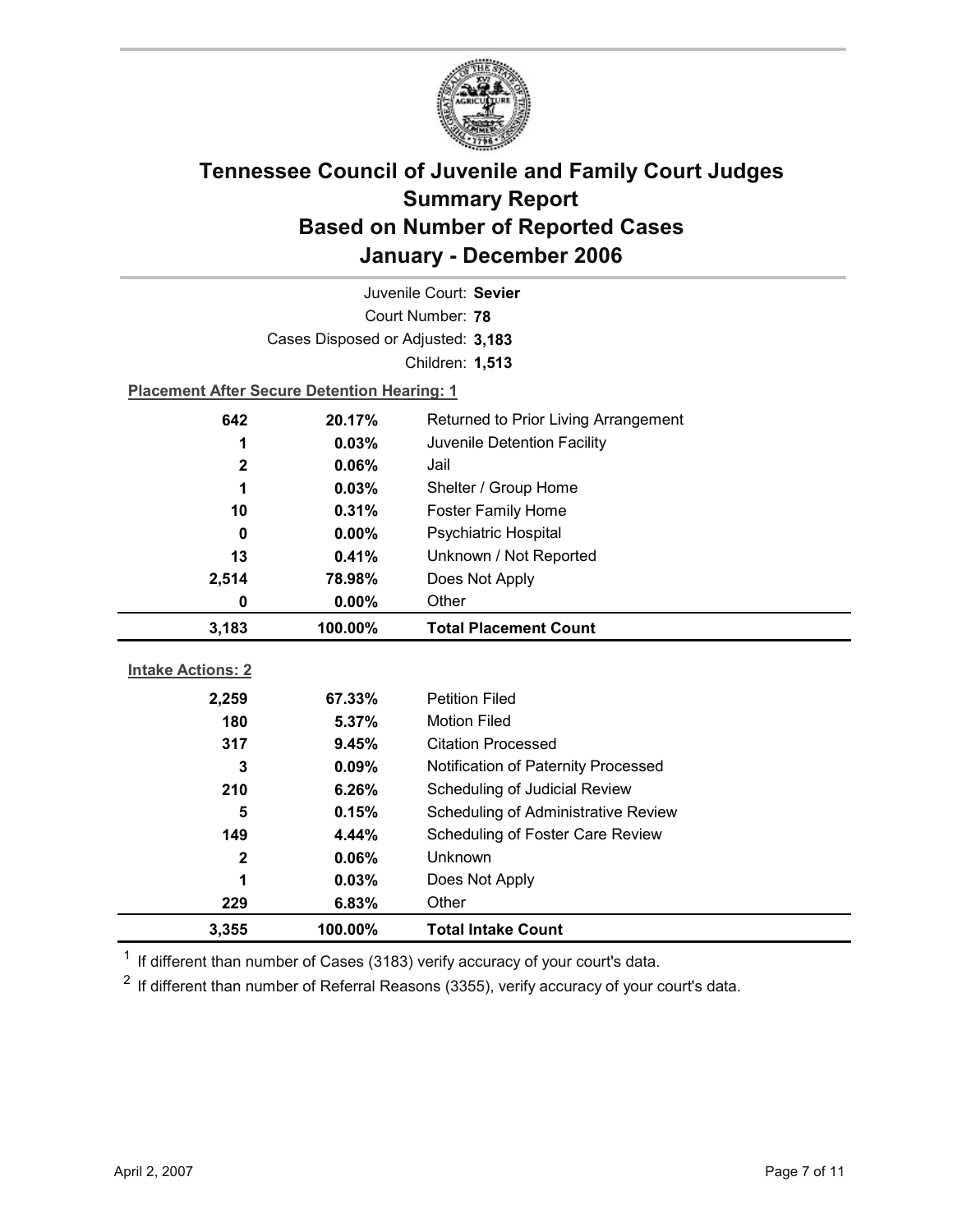

Court Number: **78** Juvenile Court: **Sevier** Cases Disposed or Adjusted: **3,183** Children: **1,513**

### **Last Grade Completed by Child: 1**

| $\bf{0}$                                | 0.00%   | Too Young for School     |  |  |
|-----------------------------------------|---------|--------------------------|--|--|
| $\bf{0}$                                | 0.00%   | Preschool                |  |  |
| 4                                       | 0.26%   | Kindergarten             |  |  |
| 5                                       | 0.33%   | 1st Grade                |  |  |
| 4                                       | 0.26%   | 2nd Grade                |  |  |
| 4                                       | 0.26%   | 3rd Grade                |  |  |
| 12                                      | 0.79%   | 4th Grade                |  |  |
| 26                                      | 1.72%   | 5th Grade                |  |  |
| 54                                      | 3.57%   | 6th Grade                |  |  |
| 99                                      | 6.54%   | 7th Grade                |  |  |
| 166                                     | 10.97%  | 8th Grade                |  |  |
| 168                                     | 11.10%  | 9th Grade                |  |  |
| 141                                     | 9.32%   | 10th Grade               |  |  |
| 69                                      | 4.56%   | 11th Grade               |  |  |
| 12                                      | 0.79%   | 12th Grade               |  |  |
| $\mathbf 0$                             | 0.00%   | Non-Graded Special Ed    |  |  |
| 20                                      | 1.32%   | <b>GED</b>               |  |  |
| 4                                       | 0.26%   | Graduated                |  |  |
| 49                                      | 3.24%   | Never Attended School    |  |  |
| 672                                     | 44.42%  | Unknown                  |  |  |
| 4                                       | 0.26%   | Other                    |  |  |
| 1,513                                   | 100.00% | <b>Total Child Count</b> |  |  |
|                                         |         |                          |  |  |
| <b>Enrolled in Special Education: 1</b> |         |                          |  |  |
| 57                                      | 3.77%   | Yes                      |  |  |
| 598                                     | 39.52%  | No                       |  |  |

 $1$  One child could be counted in multiple categories, verify accuracy of your court's data

**858 56.71%** Unknown

**1,513 100.00% Total Child Count**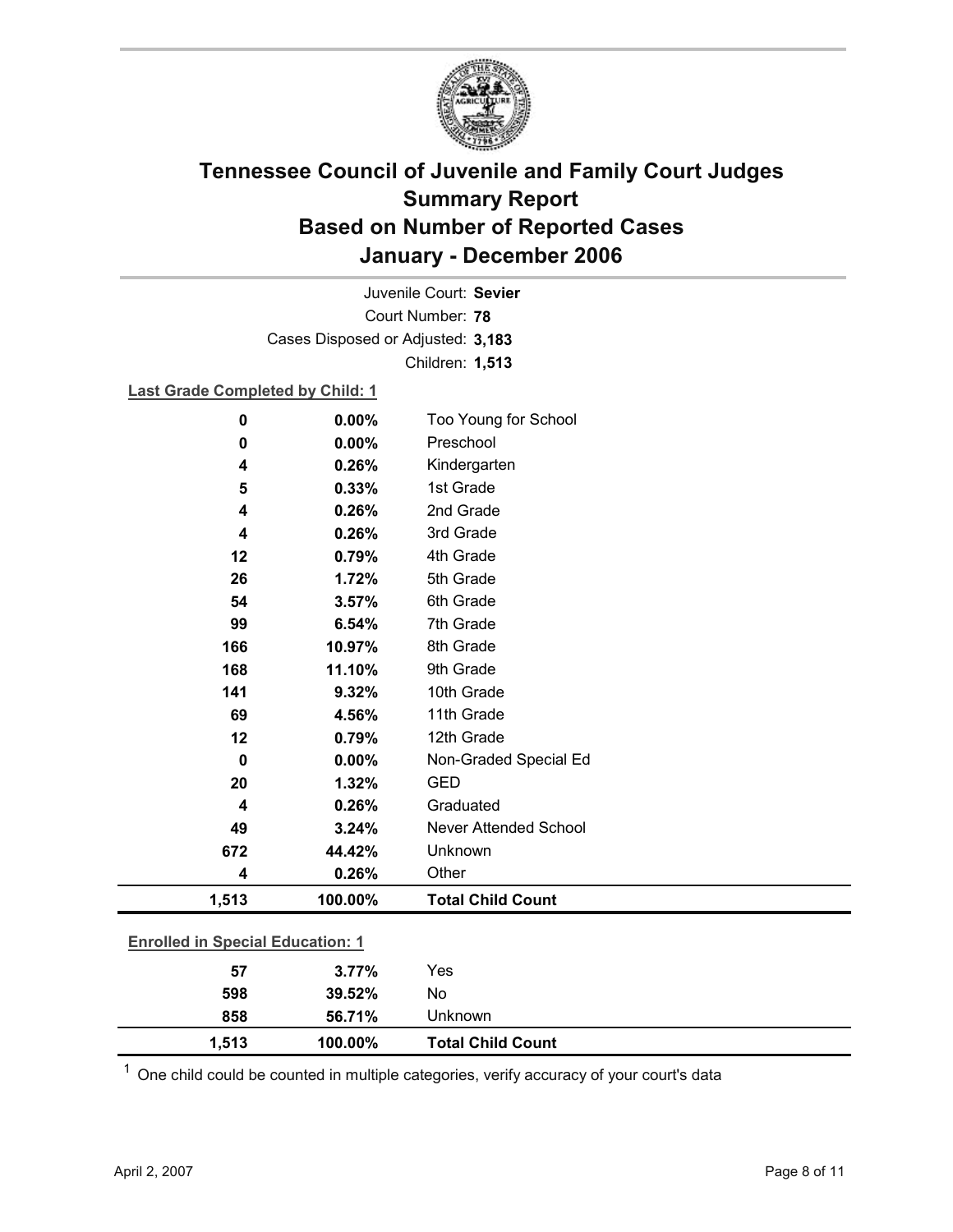

|                              |                                   | Juvenile Court: Sevier    |
|------------------------------|-----------------------------------|---------------------------|
|                              |                                   | Court Number: 78          |
|                              | Cases Disposed or Adjusted: 3,183 |                           |
|                              | Children: 1,513                   |                           |
| <b>Action Executed By: 1</b> |                                   |                           |
| 2,909                        | 86.71%                            | Judge                     |
| 118                          | 3.52%                             | Referee                   |
| 300                          | 8.94%                             | <b>YSO</b>                |
| 28                           | 0.83%                             | Other                     |
| 0                            | $0.00\%$                          | Unknown / Not Reported    |
| 3,355                        | 100.00%                           | <b>Total Action Count</b> |

### **Formal / Informal Actions: 1**

| 150   | 4.47%    | Dismissed                                      |
|-------|----------|------------------------------------------------|
| 183   | 5.45%    | Retired / Nolle Prosequi                       |
| 434   | 12.94%   | <b>Complaint Substantiated Delinquent</b>      |
| 249   | 7.42%    | <b>Complaint Substantiated Status Offender</b> |
| 61    | 1.82%    | Complaint Substantiated Dependent / Neglected  |
| 0     | $0.00\%$ | <b>Complaint Substantiated Abused</b>          |
| 0     | $0.00\%$ | <b>Complaint Substantiated Mentally III</b>    |
| 238   | 7.09%    | Informal Adjustment                            |
| 5     | 0.15%    | <b>Pretrial Diversion</b>                      |
| 4     | 0.12%    | <b>Transfer to Adult Court Hearing</b>         |
| 0     | $0.00\%$ | Charges Cleared by Transfer to Adult Court     |
| 1,319 | 39.31%   | <b>Special Proceeding</b>                      |
| 259   | 7.72%    | <b>Review Concluded</b>                        |
| 418   | 12.46%   | Case Held Open                                 |
| 35    | $1.04\%$ | Other                                          |
| 0     | $0.00\%$ | Unknown / Not Reported                         |
| 3,355 | 100.00%  | <b>Total Action Count</b>                      |

 $1$  If different than number of Referral Reasons (3355), verify accuracy of your court's data.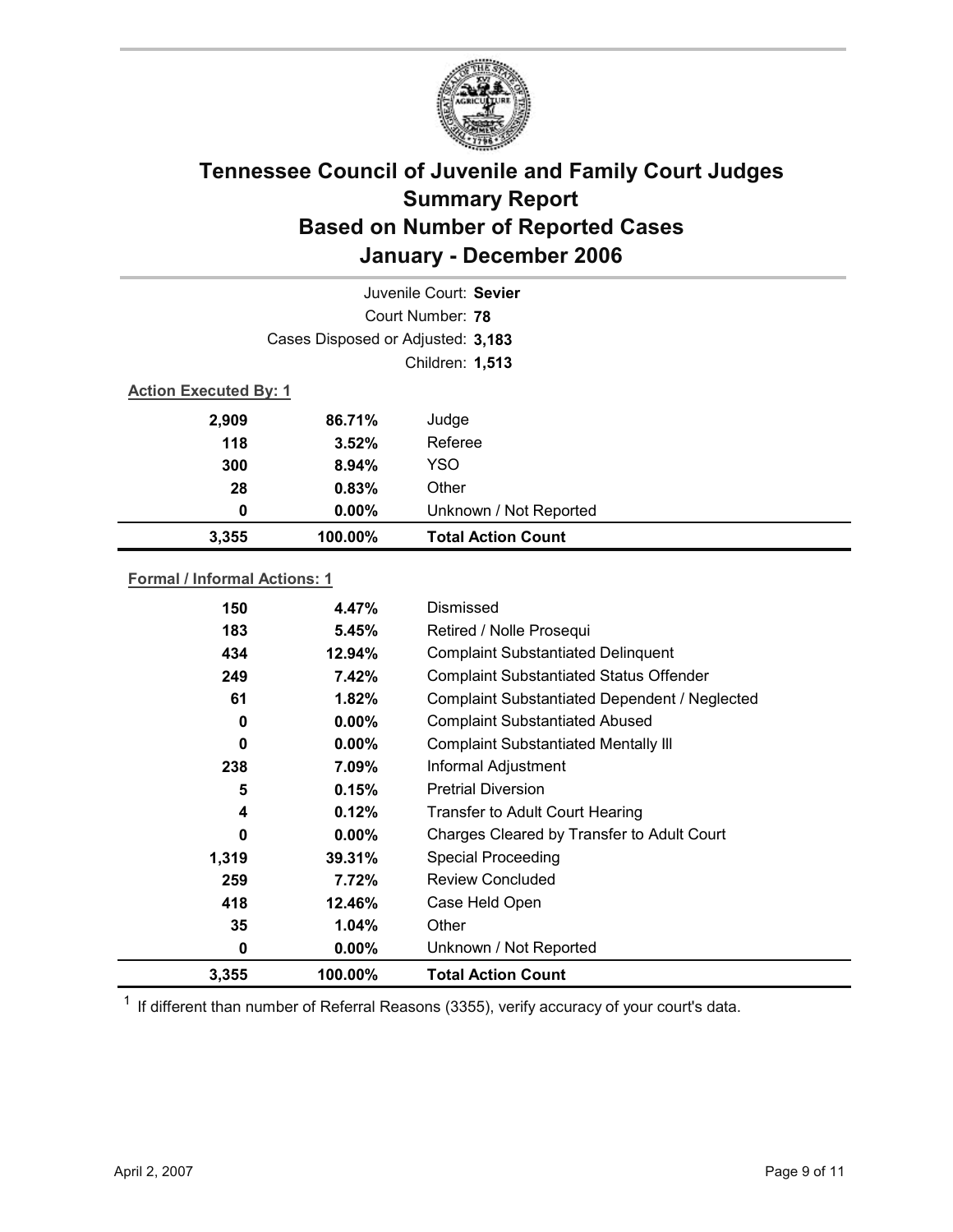

| Juvenile Court: Sevier            |                                                       |                                                      |  |
|-----------------------------------|-------------------------------------------------------|------------------------------------------------------|--|
|                                   |                                                       | Court Number: 78                                     |  |
| Cases Disposed or Adjusted: 3,183 |                                                       |                                                      |  |
| Children: 1,513                   |                                                       |                                                      |  |
| <b>Case Outcomes:</b>             | There can be multiple outcomes for one child or case. |                                                      |  |
| 219                               | 3.02%                                                 | Case Dismissed                                       |  |
| 119                               | 1.64%                                                 | Case Retired or Nolle Prosequi                       |  |
| 235                               | 3.24%                                                 | Warned / Counseled                                   |  |
| 990                               | 13.64%                                                | Held Open For Review                                 |  |
| 132                               | 1.82%                                                 | Supervision / Probation to Juvenile Court            |  |
| 0                                 | $0.00\%$                                              | <b>Probation to Parents</b>                          |  |
| 3                                 | 0.04%                                                 | Referral to Another Entity for Supervision / Service |  |
| 143                               | 1.97%                                                 | Referred for Mental Health Counseling                |  |
| 101                               | 1.39%                                                 | Referred for Alcohol and Drug Counseling             |  |
| 0                                 | $0.00\%$                                              | Referred to Alternative School                       |  |
| 0                                 | $0.00\%$                                              | Referred to Private Child Agency                     |  |
| 93                                | 1.28%                                                 | Referred to Defensive Driving School                 |  |
| 0                                 | $0.00\%$                                              | Referred to Alcohol Safety School                    |  |
| 175                               | 2.41%                                                 | Referred to Juvenile Court Education-Based Program   |  |
| 10                                | 0.14%                                                 | Driver's License Held Informally                     |  |
| 1                                 | 0.01%                                                 | <b>Voluntary Placement with DMHMR</b>                |  |
| 0                                 | $0.00\%$                                              | Private Mental Health Placement                      |  |
| 0                                 | $0.00\%$                                              | <b>Private MR Placement</b>                          |  |
| 1                                 | 0.01%                                                 | Placement with City/County Agency/Facility           |  |
| 1                                 | 0.01%                                                 | Placement with Relative / Other Individual           |  |
| 154                               | 2.12%                                                 | Fine                                                 |  |
| 380                               | 5.23%                                                 | <b>Public Service</b>                                |  |
| 71                                | 0.98%                                                 | Restitution                                          |  |
| 0                                 | $0.00\%$                                              | <b>Runaway Returned</b>                              |  |
| 57                                | 0.79%                                                 | No Contact Order                                     |  |
| 0                                 | 0.00%                                                 | Injunction Other than No Contact Order               |  |
| 10                                | 0.14%                                                 | <b>House Arrest</b>                                  |  |
| 0                                 | $0.00\%$                                              | <b>Court Defined Curfew</b>                          |  |
| 0                                 | 0.00%                                                 | Dismissed from Informal Adjustment                   |  |
| 0                                 | $0.00\%$                                              | <b>Dismissed from Pretrial Diversion</b>             |  |
| 25                                | 0.34%                                                 | Released from Probation                              |  |
| $\mathbf{2}$                      | 0.03%                                                 | <b>Transferred to Adult Court</b>                    |  |
| 0                                 | $0.00\%$                                              | <b>DMHMR Involuntary Commitment</b>                  |  |